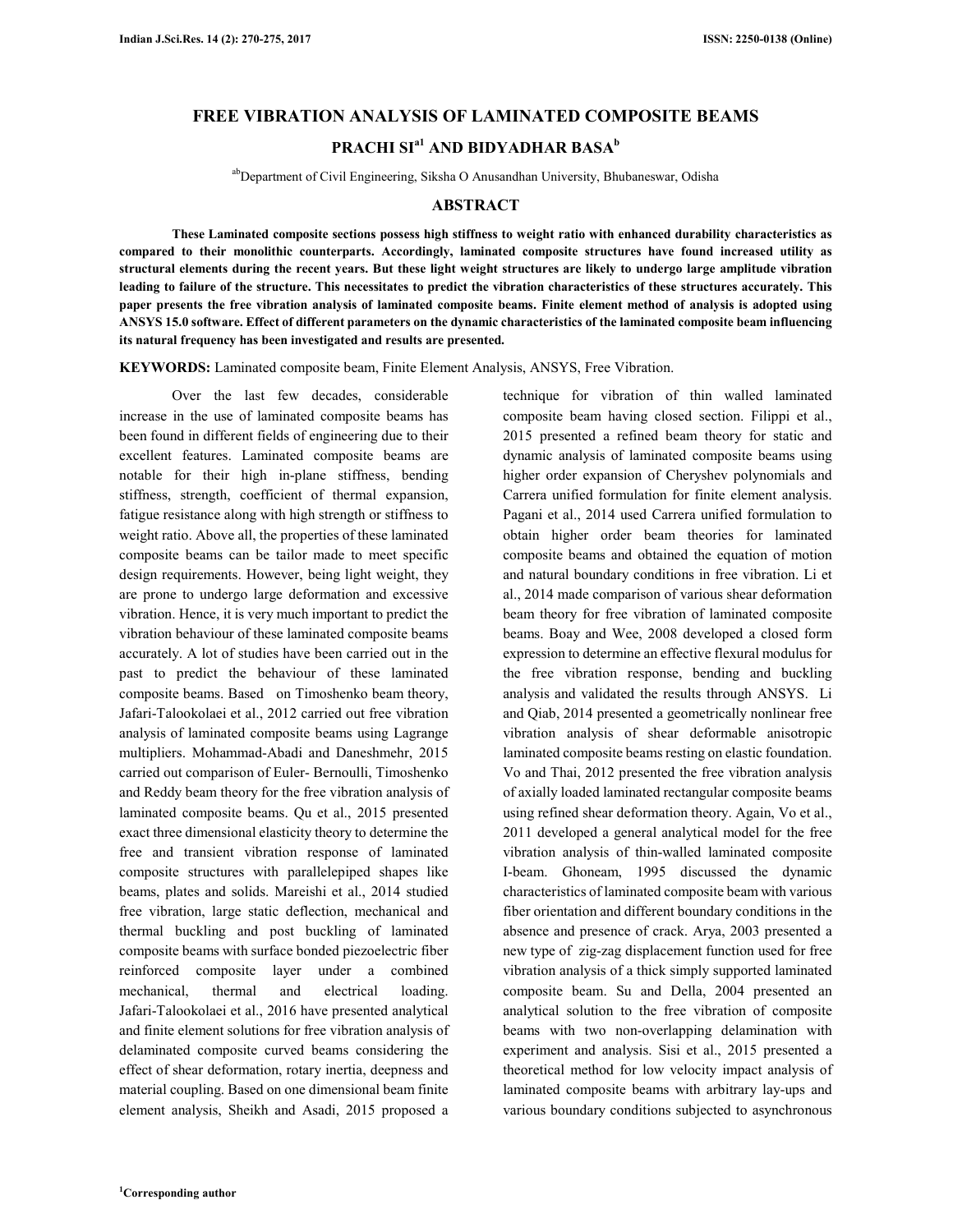or repeated impacts of multiple masses. Vo and Lee, 2009 studied a general analytical model based on classical lamination theory applicable to flexural-torsional coupled vibration of thin walled composite box beams. Vo and Lee, 2008 studied free vibration of a thin-walled laminated composite beam with a general analytical model based on classical lamination theory, applicable to the dynamic behavior of the thin-walled composite box section. Jun et al., 2008 presented a dynamic finite element method for free vibration analysis of generally laminated composite beams based on first order shear deformation theory. Jun and Hongxing, 2009 presented the dynamic stiffness matrix applied to obtain the natural frequencies and mode shapes of laminated composite beam by using Wittrick-Williams algorithm. Song et al., 2015 proposed a spectral element model two- layer smart composite Timoshenko beams consist of a host composite beam and a piezoelectric transducer layer with ANSYS. He and Yang, 2015 applied Kant's higher order beam kinematics, includes both longitudinal and transverse higher order deformation beam to the dynamic model of two-layer partial interaction composite beam and the comparison was done by results of ABAQUS. Emam and Nayfeh, 2009 presented an exact postbuckling configurations of composite beam and the static response represented by the postbuckling and the dynamic response was represented by free vibration analysis. Latifi et al., 2016 studied the nonlinear dynamic responses of symmetric laminated composite beams subjected to combine inplane and lateral loading using full layerwise theory based on advanced first order shear deformation theory. Taufik et al., 1999 presented a theoretical modelling for calculating stiffness and stresses of a composite beam with arbitrary cross section. Luu et al., 2015 developed the NURBS-based isogeometric analysis for the free vibration analysis of the generally laminated Timoshenko- type of deep curved beams with arbitrary curvature. Lee and Kim, 2002 developed a general analytical model based on classical lamination theory taking in coupling of flexural and torsonal modes applied to the dynamic behavior of a thin-walled I-section laminated composite beam. Subramanian, 2006 has used two higher order displacement based on shear deformation and finite element theories for analysis of free vibration of laminated composite beam. Singh et al., 2006 developed a low order analytical model for analysis of non-uniform composite beams which solves the dynamic behavior of the continuous system accurately and the associated direct and inverse problems. Jun et al., 2008 presented

the free vibration and buckling behaviors of axially loaded laminated composite beams with arbitrary lay-up using dynamic stiffness method. Calim, 2009 studied analysis of free and forced vibrations of non-uniform composite beams in the Laplace domain and adopted the Timoshenko beam theory. Ghayour et al., 2010 presented a hierarchical finite element model for the flapwise bending vibration analysis of a tapered rotating multilayer composite beam using shear and rotary inertia effects based on higher shear deformation theory. Tekili et al., 2015 analysed the free vibration of beams with composite coats by finite element method. Keeping in view of the importance of the dynamic analysis of the laminated composite beams, in the present paper, it is intended to undertake the parametric analysis pertaining to the free vibration response of a laminated composite beam by finite element method using ANSYS APDL code. The effects of various parametric variations on the free vibration response of the laminated composite beam have been investigated and corresponding results are presented.

#### **FINITE ELEMENT MODELLING**



## **Figure 1: Schematic layout of a laminated composite beam**

Fig. 1 represents the schematic diagram of a laminated composite beam consisting of N number of layers having different fiber orientation sequence. The length, width and overall thickness of the beam are **l**, **b** and **h** respectively. The differential equation for the free vibration response of the beam is given  $\log[K] - \omega_n^2[M] = 0$ . The Finite Element Model has been developed using ANSYS 15.0 software using 4 node 181 shell element. Shell 181element which is a 4 noded element with 6 degree of freedom at each node i.e. translation in X, Y, Z direction and rotation about X, Y, Z axis is ideally suited for analyzing thin to moderately thick structures and possesses the ability for modeling composite and sandwich structures with layered applications A typical model of the laminated composite beam developed using ANSYS 15.0 is depicted in Fig.2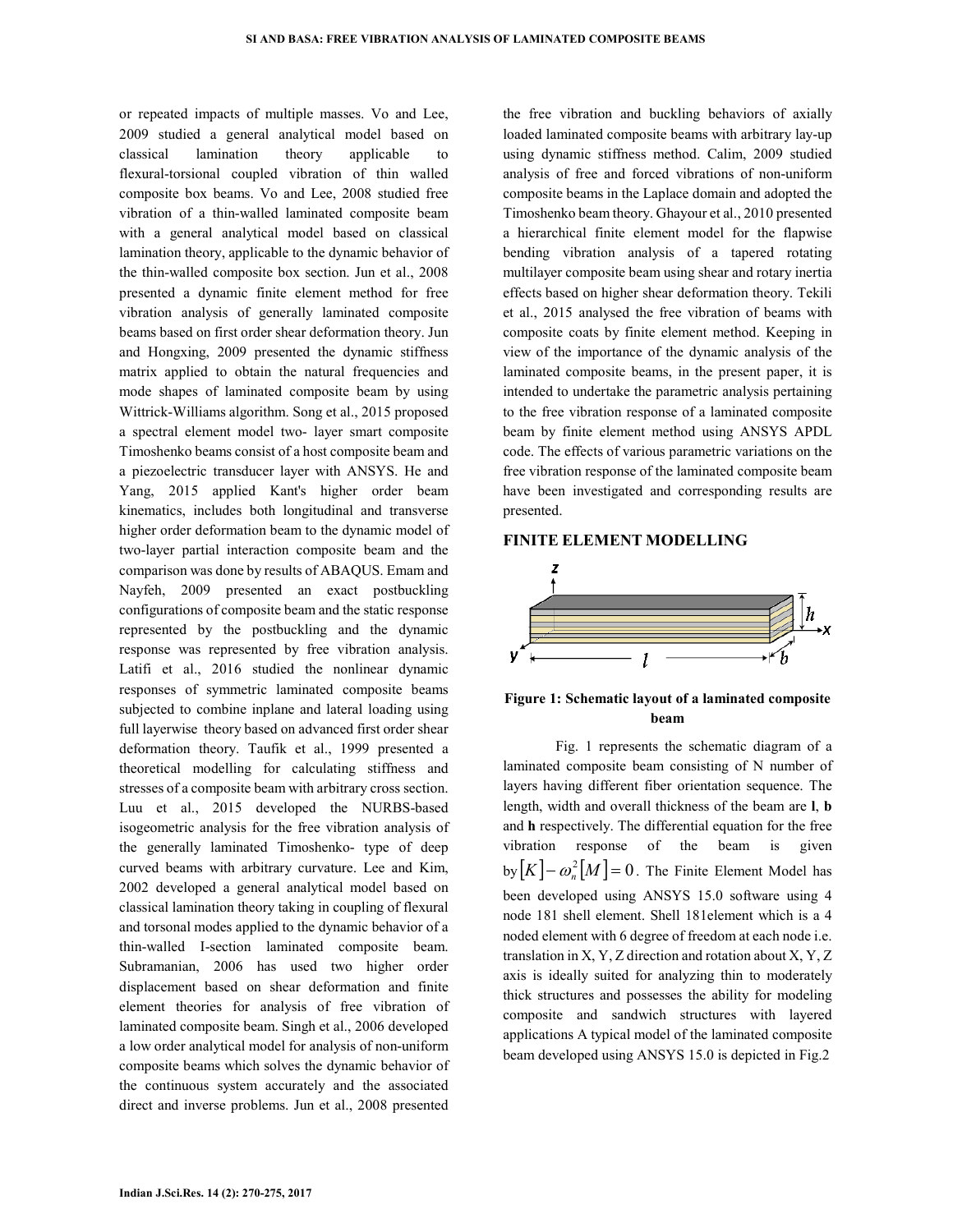

**Figure 2: ANSYS model of the Laminated composite beam with meshing** 

### **RESULTS AND DISCUSSION**

To validate the solution technique used in the present FE model developed using ANSYS APDL, the obtained results using this approach are compared with the results available in literature [Lee et. al., 2014]. For this purpose, the material properties and layup sequence for the beam are considered same as in the reference literature. The comparison of the natural frequency as obtained by the present model and the reference are shown in Table -I.

**Table I: Comparison of ANSYS results with reference** 

| Boundary<br>Conditions | Mode-I  |             | Mode-II |          |  |
|------------------------|---------|-------------|---------|----------|--|
|                        | Present | Ref.<br>[9] | Present | Ref. [9] |  |
| $(F-F)$                | 659.74  | 659.3       | 1749.9  | 1738.6   |  |
| $(C-F)$                | 106.40  | 105.3       | 645.74  | 637.6    |  |
| $(C-C)$                | 659.31  | 638.5       | 1705.0  | 1657.3   |  |
| $(C-S)$                | 459.30  | 450.5       | 1416.9  | 1389.9   |  |
| $(S-S)$                | 300.25  | 249.8       | 1133.9  | 1132.4   |  |

F- Free , C – Clamped, S-Simple Supported

It is observed that the results obtained by the present model are in very good agreement with those in the reference. The accuracy of the developed model being validated, next the parametric evaluation of the free vibration response of the laminated composite beam is carried out. Different parametric variation like fiber orientation angles, boundary conditions, lamination sequences, ratio of elastic modulii etc. have been considered for the free vibration study of the laminated composite beam and the results are presented in the subsequent tables. For all cases the natural frequencies are presented in dimensionless form as .

The following material properties are considered for the present study.

$$
E_1 = 172.5
$$
 GPa<sub>2</sub>,  $E_2 = E_3 = 0.04$  E<sub>1</sub>,  $G_{12} = G_{13} = 0.5$  E<sub>2</sub>,

 $G_{23} = 0.2$  E<sub>2,  $\gamma_{12} = \gamma_{23} = \gamma_{13} = 0.25$ ,  $\rho = 1600$ </sub>  $kg/m<sup>3</sup>$ .

A. Effect of L/h on the natural frequency of the laminated composite beam

This section presents the variation of natural frequency of a  $0^0/90^0/90^0/0^0$  laminated composite beam for various L/h values for different boundary conditions. The results have been shown in Fig. 3.



# Figure 3: Variation of natural frequency of a  $0^0/90^0/$ **90<sup>0</sup> / 0<sup>0</sup> laminated composite beam for various L/h values for different boundary conditions.**

B. Effect of lamina sequence on the natural frequency of the laminated composite beam

This section presents the variation of natural frequency of a laminated composite beam for various lamina sequences for different boundary conditions corresponding to L/h=100. The results have been shown in Table-II

**Table II: Variation of natural frequency for different lamina sequence and boundary conditions (L/h=100)** 

| conditions<br>Boundary | $0^{\circ}/90^{\circ}/$<br>$90^{\circ}/0^{\circ}$ | $0^{\circ}/90^{\circ}/$<br>$0^{\circ}/90^{\circ}$ | $45^{\circ}$<br>$-45^{\circ}$ /<br>$-45^\circ$<br>/45 | $45^{\circ}$<br>$-45^{\circ}$<br>$45^{\circ}$<br>$-45^\circ$ | $45^{\circ}$<br>$45^{\circ}$<br>$45^{\circ}$<br>$45^{\circ}$ |
|------------------------|---------------------------------------------------|---------------------------------------------------|-------------------------------------------------------|--------------------------------------------------------------|--------------------------------------------------------------|
| $C-F$                  | 74.876                                            | 52.814                                            | 22.014                                                | 22.583                                                       | 18.973                                                       |
| C-C                    | 472.59                                            | 336.22                                            | 147.72                                                | 151.75                                                       | 125.98                                                       |
| $C-S$                  | 327.60                                            | 232.08                                            | 97.591                                                | 99.982                                                       | 85.480                                                       |
| $S-S$                  | 210.60                                            | 148.70                                            | 60.686                                                | 61.203                                                       | 58.147                                                       |
| S-F                    | 329.00                                            | 232.37                                            | 93.337                                                | 95.718                                                       | 81.003                                                       |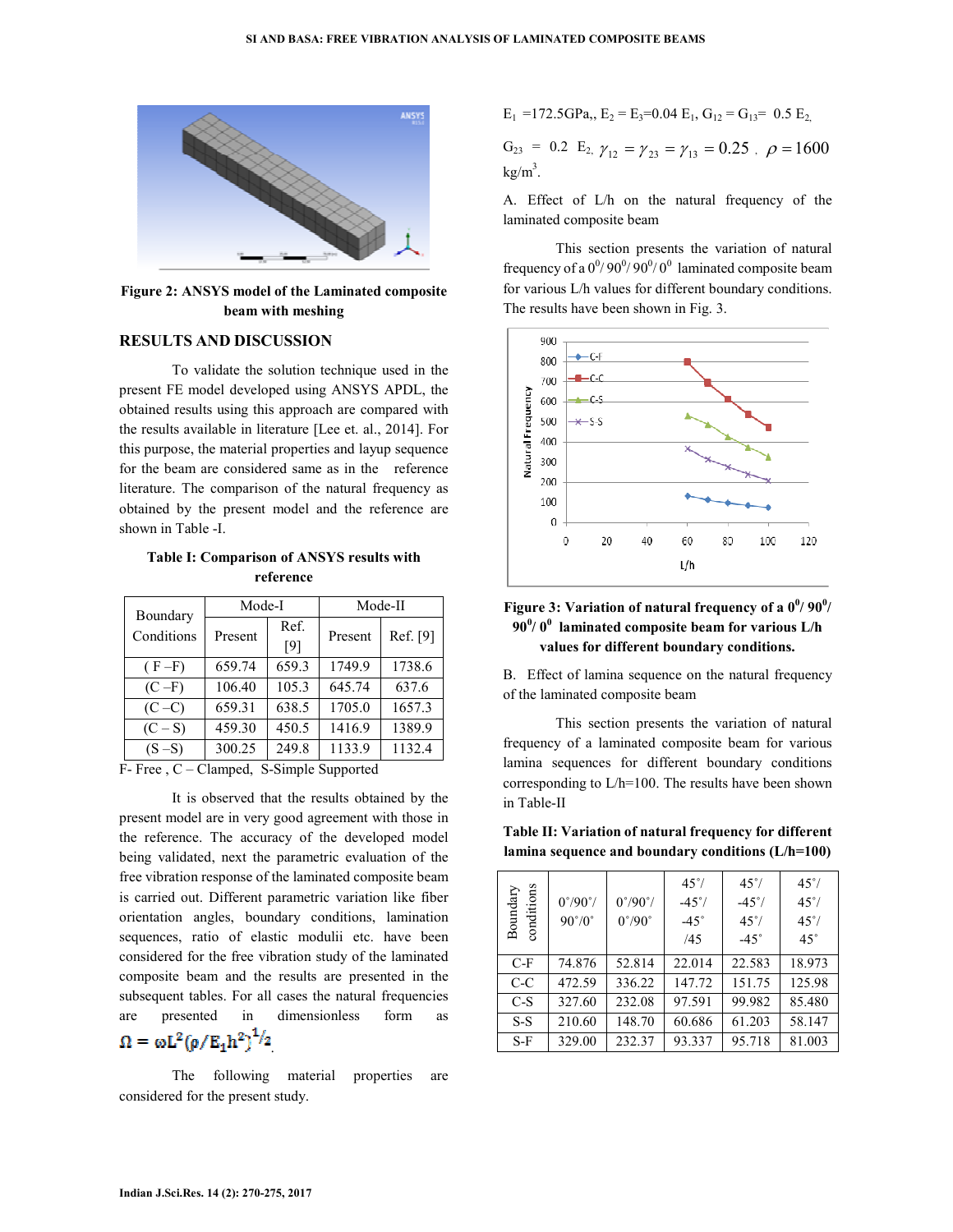C. Effect of L/b on the natural frequency of the laminated composite beam

This section presents the variation of natural frequency of a  $0^{\degree}/90^{\degree}/90^{\degree}/0^{\degree}$  laminated composite beam for various L/b values for different boundary conditions corresponding to L/h=100. The results have been shown in Fig.4.



# Figure 4: Variation of natural frequency of a  $0^0/90^0/$ **90<sup>0</sup> / 0<sup>0</sup> laminated composite beam for various L/b values for different boundary conditions corresponding to L/h=100.**

D. Effect of L/b on the natural frequency of the laminated composite beam

This section presents the variation of natural frequency of a  $0^0/90^0/90^0/0^0$  laminated composite beam for various  $E_1/E_2$  values for different boundary conditions corresponding to L/h=100. The results have been shown in Table-III

**Table III: Variation of natural frequency 0<sup>0</sup> / 90<sup>0</sup> / 90<sup>0</sup> / 0 0 laminated composite beam for various E1/E<sup>2</sup> values for different boundary conditions corresponding to L/h=100** 

| <b>Boundary</b><br>conditions | $E_1/E_2$ |        |        |        |        |  |
|-------------------------------|-----------|--------|--------|--------|--------|--|
|                               | 25        | 30     | 35     | 40     | 45     |  |
| $C-F$                         | 73.136    | 73.093 | 73.062 | 73.038 | 73.019 |  |
| $C-C$                         | 461.61    | 461.35 | 461.17 | 461.02 | 460.91 |  |
| $C-S$                         | 319.98    | 319.80 | 319.67 | 319.56 | 319.48 |  |
| $S-S$                         | 205.70    | 205.58 | 205.50 | 205.43 | 205.38 |  |
| $S-F$                         | 321.35    | 321.16 | 321.03 | 320.93 | 320.85 |  |

#### **CONCLUSION**

The parametric studies pertaining to the free vibration analysis of the laminated composite beam have

been carried out. Comparison of natural frequency of the laminated composite beams based on different boundary conditions and different lamina lay-up sequences with variation in the L/h ratio, L/b ratio and  $E_1/E_2$  ratio using finite element method in the ANSYS 15.0 software package platform have been carried out and the results are presented which will serve as a guideline for further research in the field of vibration characteristics of laminated composite beams.

### **REFERENCES**

- Jafari-Talookolaei R.A, Abedi M., Kargarnovin M.H. and Ahmadian M.T, 2012. "An analytical approach for the free vibration analysis of generally laminated composite beams with shear effect and rotary inertia." International Journal of Mechanical Sciences, **65**:97–104.
- Mohammad-Abadi M. and Daneshmehr A.R., 2015. "Modified couple stress theory applied to dynamic analysis of composite laminated beams by considering different beam theories". International Journal of Engineering Science, **87**:83–102.
- Qu Y., Wu S., Li H. and Meng G., 2015. "Three-dimensional free and transient vibration analysis of composite laminated and sandwich rectangular parallelepipeds: Beams, plates and solids," Composites: Part B, **73**:96–110.
- Mareishi S., Rafiee M., He X. Q and Liew K. M. 2014. "Nonlinear free vibration, postbuckling and nonlinear static deflection of piezoelectric fiber-reinforced laminated composite beams," Composites: Part B, **59**:123–132.
- Jafari-Talookolaei R.-A., Abedi M. and Hajianmaleki M., 2016. "Vibration characteristics of generally laminated composite curved beams with single through-the-width delamination." Composite Structures, **138**:172–183.
- Sheikh A. H. and Asadi A., 2015. Thomsen Ole Thybo. "Vibration of thin-walled laminated composite beams having open and closed sections." Composite Structures, **134**:209–215.
- Filippi M., Pagani A., Petrolo M., Colonna G. and Carrera E., 2015. "Static and free vibration analysis of laminated beams by refined theory based on Chebyshev polynomials." Composite Structures, **132**:1248–1259.
- Pagani A. Carrera E., Boscolo M. and Banerjee J.R., 2014. "Refined dynamic stiffness elements applied to free vibration analysis of generally laminated composite beams with arbitrary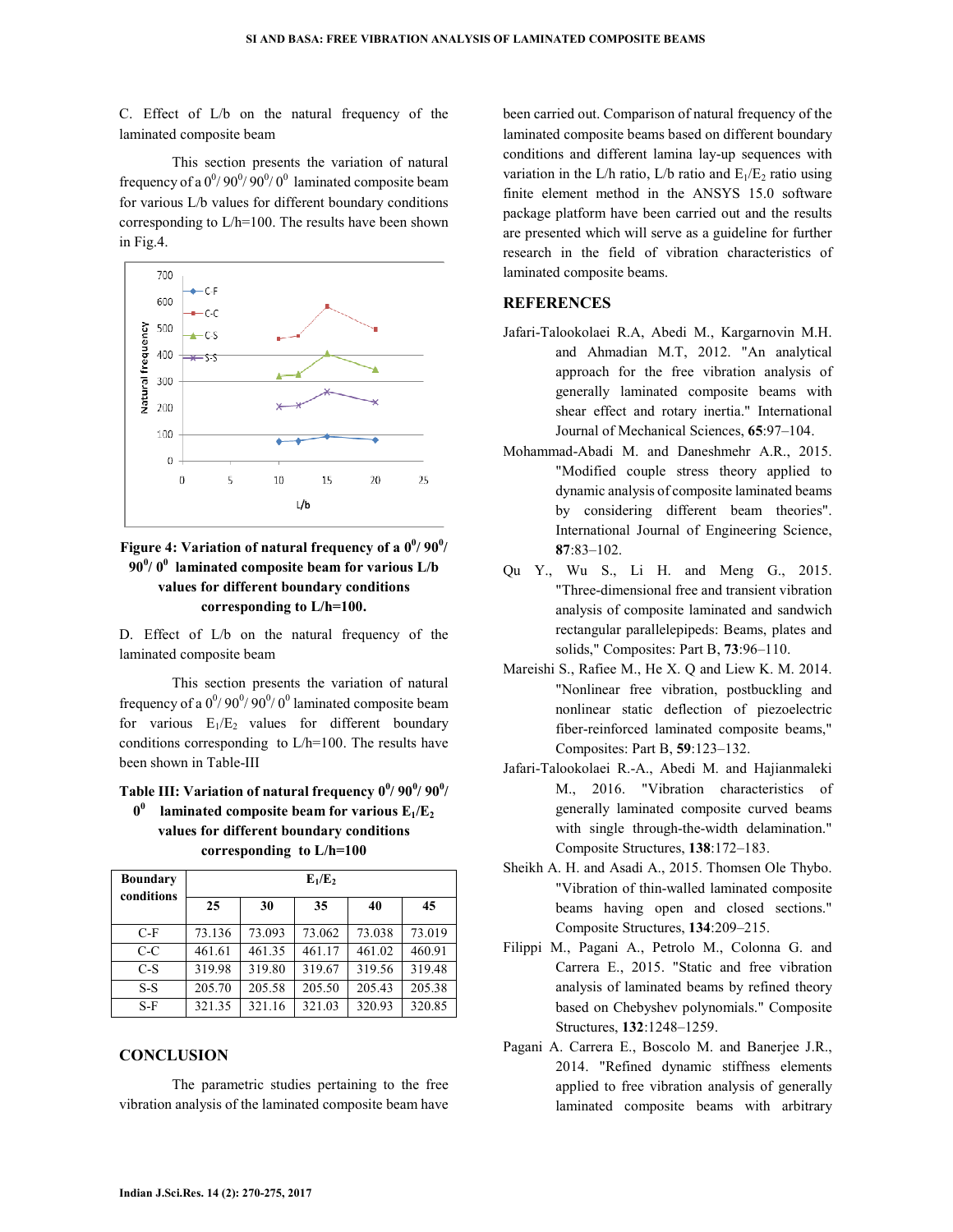boundary conditions." Composite Structures, **110**:305–316.

- Li J., Wu Z., Kong X., Li X. and Wu W., 2014. "Comparison of various shear deformation theories for free vibration of laminated composite beams with general lay-ups." Composite Structures, **108**:767–778.
- Boay C. G. and Wee Y. C., 2008. "Coupling effects in bending, buckling and free vibration of generally laminated composite beams." Composites Science and Technology, **68**:1664–1670.
- Li Z.-M. and Qiao P., 2014. "On an exact bending curvature model for nonlinear free vibration analysis shear deformable anisotropic laminated beams." Composite Structures, **108**:243–258.
- Vo T. P. and Thai H.-T., 2012. "Free vibration of axially loaded rectangular composite beams using refined shear deformation theory." Composite Structures, **94**:3379–3387.
- Vo T. P., Lee J., Lee K. and Ahn N., 2011. "Vibration analysis of thin-walled composite beams with I-shaped cross-sections." Composite Structures, **93**:812–820.
- Ghoneam S. M., 1995. "Dynamic analysis of open cracked laminated composite beams." Composite Structures, **32**:3-11
- Arya H., 2003. "A new zig-zag model for laminated composite beams: free vibration analysis." Journal of Sound and Vibration, **264**:485–490.
- Shu D. and Della C. N., 2004. "Free vibration analysis of composite beams with two non-overlapping delaminations." International Journal of Mechanical Sciences, **46**:509–526.
- Sisi M. K., Shakeri M. and Sadighi M., 2015. "Dynamic response of composite laminated beams under asynchronous/repeated low-velocity impacts of multiple masses." Composite Structures, **132**:960–973.
- Vo T. P. and Lee J., 2009. Free vibration of axially loaded thin-walled composite box beams. Composite Structures, **90**:233–241.
- Vo T. P. and Lee J., 2008. "Free vibration of thin-walled composite box beams." Composite Structures, **84**:11–20.
- Jun L., Hongxing H. and Rongying S., 2008. "Dynamic finite element method for generally laminated composite beams." International Journal of Mechanical Sciences, **50**:466–480.
- Jun L. and Hongxing H., 2009. "Dynamic stiffness analysis of laminated composite beams using trigonometric shear deformation theory." Composite Structures, **89**:433–442.
- Song Y., Kim S., Park I. and Lee U., 2015. "Dynamics of two-layer smart composite Timoshenko beams: Frequency domain spectral element analysis." Thin-Walled Structures, **89**:84–92.
- He G. and Yang X., 2015. "Dynamic analysis of two-layer composite beams with partial interaction using a higher order beam theory." International Journal of Mechanical Sciences, **90**:102–112.
- Emama S. A. and Nayfeh A. H., 2009. "Postbuckling and free vibrations of composite beams." Composite Structures, **88**:636–642.
- Latifi M., Kharazi M. and Ovesy H.R., 2016. "Nonlinear dynamic response of symmetric laminated composite beams under combined in-plane and lateral loadings using full layerwise theory." Thin-Walled Structures, **104**:62–70.
- Taufik A., Barrau J. J. and Lorin F., 1999. "Composite beam analysis with arbitrary cross section." Composite Structures, **44**:189-194.
- Luu A.-T., Kim N.-I. and Lee J., 2015. NURBS-based isogeometric vibration analysis of generally laminated deep curved beams with variable curvature." Composite Structures, **119**:150–165.
- Lee J. and Kim S.-E., 2002. "Free vibration of thin-walled composite beams with I-shaped cross-sections." Composite Structure, **55**:205-215.
- Subramanian P., 2006. "Dynamic analysis of laminated composite beams using higher order theories and finite elements." Composite Structures, **73**:342–353.
- Singh K. V., Li G. and Pang S.-S., 2006. "Free vibration and physical parameter identification of non-uniform composite beams." Composite Structures, **74**:37–50.
- Jun L., Hongxing H. and Rongying S., 2008. "Dynamic stiffness analysis for free vibrations of axially loaded laminated composite beams." Composite Structures, **84**:87–98.
- Calım F. F., 2009. "Free and forced vibrations of non-uniform composite beams." Composite Structures, **88**:413–423.
- Ghayour R., Ghayour M. and Ziaei-Rad S., 2010. "Vibration analysis of tapered rotating composite beams using the hierarchical finite